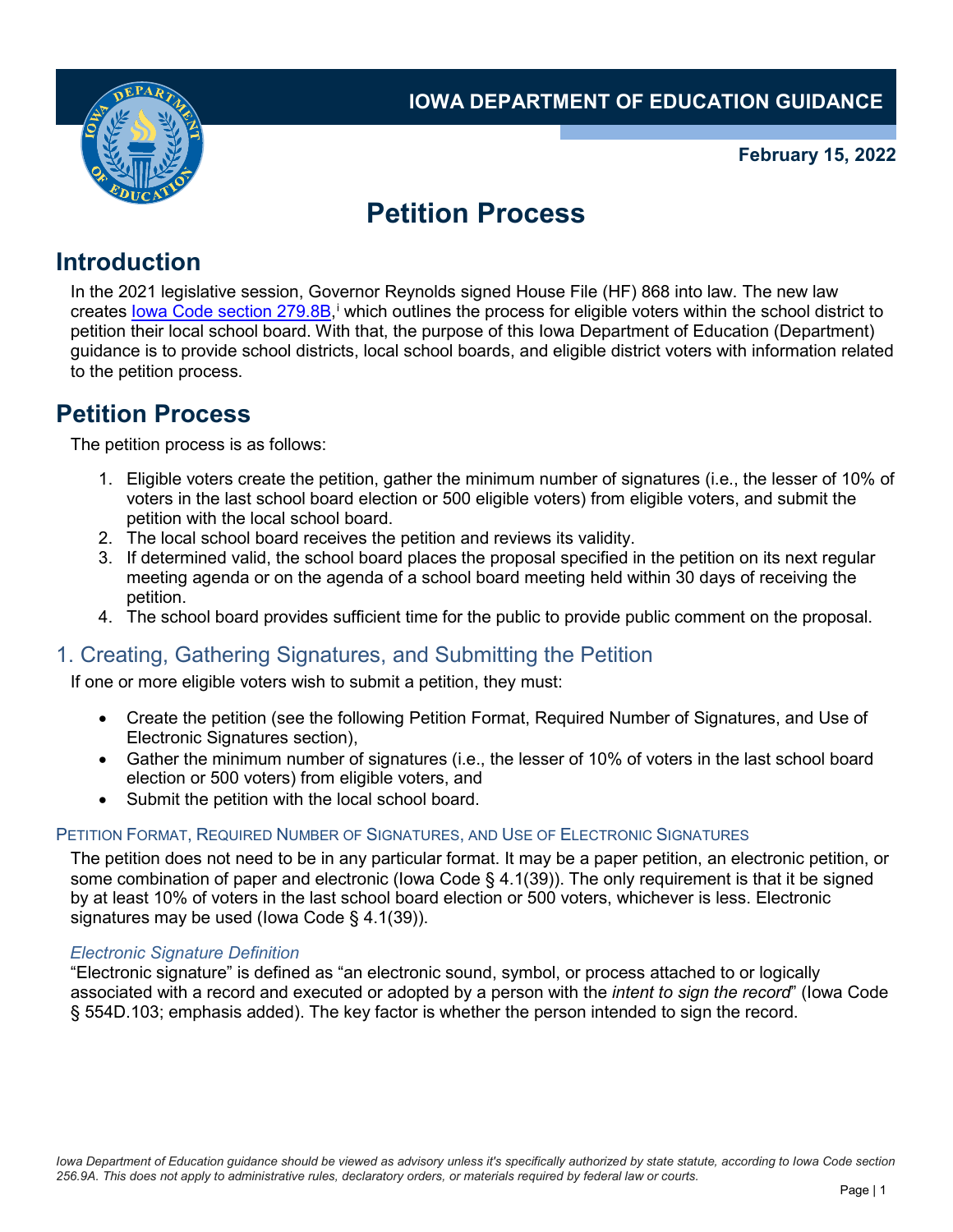#### PRIVACY RIGHTS AND PROCEDURAL SAFEGUARDS

It is important to note that not all situations can be addressed through this petition process. The process is not to start discussions in circumstances where there are privacy rights or procedural safeguards available in state or federal law. The following examples would not be subject to public discussion under the petition process:

- A proposal to "fire a teacher" because teachers have procedural safeguards available under Iowa Code Chapter 279.
- A proposal to "remove Child X from my child's special education class" would be inappropriate because Child X and Child X's family have privacy rights to information in Child X's education records and Child X's education placement is determined by special education law.

While broader discussions of "staff quality" or "student discipline," for example, may be permissible, if the proposal relates to a specific teacher or child, the safest course of action would be for the school board to consult with local counsel.

### 2. Reviewing the Validity of the Petition

The local school board must review the validity of the petition as soon as possible. Since the proposal must be heard within 30 days of receiving the petition (not 30 days after the school determines the petition is valid), it is important to immediately consider the validity of the petition. This may require calling a special meeting.

The school board should resolve all reasonable questions in favor of the validity of the petition. The school board should deny a petition only if it clearly does not meet the requirements of Iowa Code section 279.8B. This new statute is a clear expression of the Legislature's commitment to broader public participation in school board meetings.

### 3. Placing the Proposal on the School Board's Agenda

If determined valid, the school board:

- Must place the proposal specified in the petition on its next regular meeting agenda or on the agenda of a school board meeting held within 30 days of receiving the petition.
- Must include a brief description of the proposal in the meeting notice.
- If the proposal relates to curriculum or specific instructional materials, may halt the district's use of the curriculum or materials until the proposal is heard. This is a discretionary decision.

### 4. Providing Public Comment

The school board must allow each speaker the opportunity to provide public comment. A school board may impose a time limit for each speaker if necessary due to the amount of people wishing to speak but cannot impose a time limit on the discussion (like it might during a discretionary period of public comment). The time allotted must be "sufficient." The school board should build flexibility for this process into its meeting's agenda.

#### DECORUM AND WRITTEN COMMENTS OR MATERIALS

A school board may impose rules of decorum if those rules are evenly applied across individuals. Each speaker must be allowed to speak without interruption from the board members or audience. Speakers may choose to submit their comments in writing or additional written comments or materials. The school board must consider any written comments or materials.

#### ADDITIONAL COMMENTS AND MATERIALS

If a speaker has used their time but wishes to provide additional comments, the school board may choose to allow the comments unless doing so would prevent other individuals from having the opportunity to speak. The board may defer allowing additional comments until all individuals who wish to speak have spoken for the first time.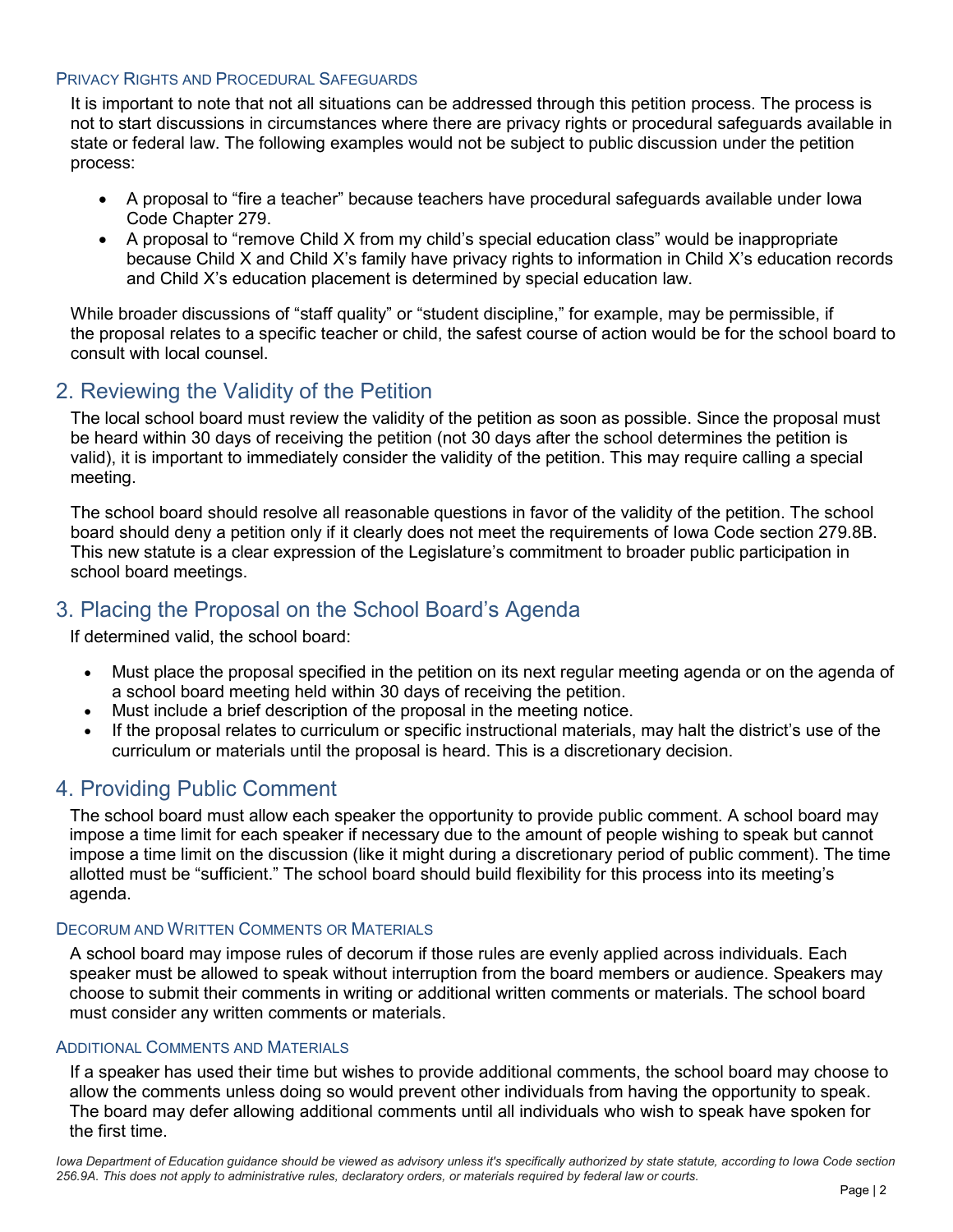### *Table 1. Petition Process with Department Guidance.*

| <b>Step</b>                                                                                                                                                                                                                                                 | <b>Guidance</b>                                                                                                                                                                                                                                                                                                                                                                                                                                                                                                                                                                                                                                                                                                                                                                                                                                   |
|-------------------------------------------------------------------------------------------------------------------------------------------------------------------------------------------------------------------------------------------------------------|---------------------------------------------------------------------------------------------------------------------------------------------------------------------------------------------------------------------------------------------------------------------------------------------------------------------------------------------------------------------------------------------------------------------------------------------------------------------------------------------------------------------------------------------------------------------------------------------------------------------------------------------------------------------------------------------------------------------------------------------------------------------------------------------------------------------------------------------------|
| 1. Eligible voters create the petition, gather<br>the minimum number of signatures (i.e., the<br>lesser of 10% of voters in the last school<br>board election or 500 voters) from eligible<br>voters, and file the petition with the local<br>school board. | The petition may be a paper petition, an electronic<br>petition, or some combination of the two.<br>The petition must be signed by a minimum number of<br>$\bullet$<br>eligible voters (10% of voters in the last school board<br>election or 500 voters, whichever is less).<br>Electronic signatures may be used to indicate the<br>$\circ$<br>person intended to sign the record.<br>Not all situations can be addressed through this<br>process. It is not to start discussions for circumstances<br>where there are privacy rights or procedural<br>safeguards available in state or federal law (see the<br>examples in the previous Privacy Rights and<br>Procedural Safeguards section).                                                                                                                                                  |
| 2. The local school board receives the<br>petition and reviews its validity.                                                                                                                                                                                | The school board:<br>Must review the validity of the petition as soon as<br>possible because the proposal must be heard within<br>30 days of receiving the petition (not 30 days after<br>determining the petition is valid). This may require<br>calling a special meeting.<br>Should resolve all reasonable questions in favor of the<br>validity of the petition and deny a petition only if it<br>clearly does not meet the requirements of lowa Code<br>section 279.8B.                                                                                                                                                                                                                                                                                                                                                                      |
| 3. If determined valid, the school board<br>must place the proposal specified in the<br>petition on its next regular meeting agenda<br>or on the agenda of a school board meeting<br>held within 30 days of receiving the petition.                         | If the proposal relates to curriculum or specific instructional<br>materials, the school board may halt the district's use of the<br>curriculum or materials until the proposal is heard. This is a<br>discretionary decision.                                                                                                                                                                                                                                                                                                                                                                                                                                                                                                                                                                                                                    |
| 4. The school board provides sufficient time<br>for the public to provide public comment on<br>the proposal.                                                                                                                                                | The school board:<br>Must allow each speaker the opportunity to provide<br>$\bullet$<br>public comment at least once. Any additional<br>commentary is at the discretion of the school board.<br>May impose a time limit for each speaker.<br>$\bullet$<br>Cannot impose a time limit on the discussion.<br>Should build flexibility for the petition process into<br>their meeting's agenda.<br>Is not required to allow a speaker a second<br>$\bullet$<br>opportunity to provide comments, if allowing a<br>second opportunity would deprive another individual<br>of the opportunity.<br>Must allow each speaker to speak without<br>$\bullet$<br>interruption from the board members or audience.<br>May impose rules of decorum if those rules are<br>evenly applied across individuals.<br>Must consider any written comments or materials. |